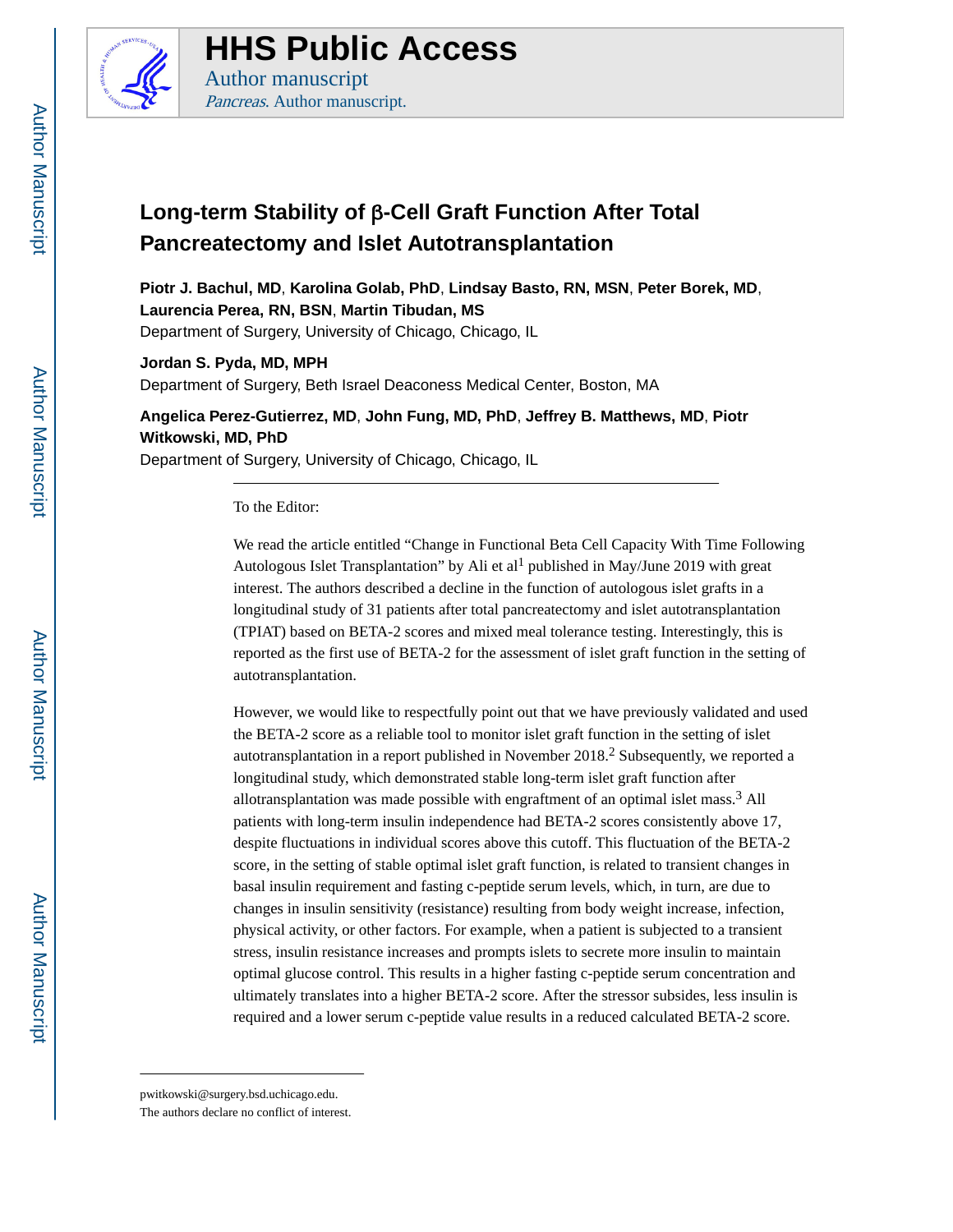Bachul et al. Page 2

Thus, fluctuation of a BETA-2 score above 17 does not, ipso facto, reflect a decline of islet graft function.

Intrigued by the findings reported by Ali et al,<sup>1</sup> we performed additional analysis of BETA-2 scores over time in our cohort of 22 patients after TPIAT performed for chronic pancreatitis with at least 2-year follow-up. We retrospectively divided patients into 3 groups depending on insulin use and functional graft status according to Igls classification, which we adjusted for autotransplantation<sup>2</sup>: group  $1 - 9$  insulin independent patients with optimal Igls outcome; group 2 — 4 patients with good Igls outcome and requiring only long acting insulin or only minimal insulin supplementation with meals; and group 4 — 9 patients with good and marginal Igls outcome and requiring full insulin supplementation in multiple daily doses.2,4 Figure 1A presents BETA-2 scores in group 1 over time. BETA-2 scores fluctuated for each individual patient as in allotransplant patients, but in the range above 15, similar to our previous studies in TPIAT patients.2,3

In addition, we found stable islet graft function in 4 patients who required only minimal insulin supplementation (group 2) (Fig. 1B). Again, BETA-2 scores also fluctuated over time but remained consistently elevated, reflecting stable islet graft function. The remaining patients requiring full insulin supplementation (group 3) had low BETA-2 scores (i.e., below 10). Nevertheless, these patients never completely lost their serum c-peptide despite followup times as long as 6 years. BETA-2 scores in the low range reflect blood glucose control mostly related to insulin dose adjustments rather than to β-cell function itself. Therefore, a BETA-2 score might be not the best estimate of  $β$ -cell functional capacity in such cases.

Lastly, an unfortunate discrepancy in the precise BETA-2 formula exists in the literature. The original article in which Forbes et al<sup>5</sup> derive the BETA-2 score was first published in the Wiley Online Library with an erroneous version of the formula. We have recently notified the publisher of the discrepancy between the online and print versions. Unfortunately, it appears that Ali et al<sup>1</sup> cited the online version of the article and used the erroneous formula. The correct BETA-2 score formula is the following:

BETA-2 score = 
$$
\left(\frac{\sqrt{\text{fasting C}-\text{peptide[mnol/L]}} \times (1-\text{insulin dose[mits/kg]})}{\text{fasting plasma glucose[mmol/L]}\times \text{HbA1c}[\%]}\right) \times 1000
$$
.

Fortunately, despite using the erroneous formula, the general interpretation of the results presented by Ali et al<sup>1</sup> remains unchanged. Overall, the individual BETA-2 scores are lowered on average by 1 point and thus do not affect the general direction of the trend or the outcomes.

In summary, our work suggests more stable islet graft function in contrast to the experience reported by Ali et al.<sup>1</sup> A possible explanation for the conflicting results is that Ali et al<sup>1</sup> analyzed mean BETA-2 scores for all patients combined at each time point (see Fig. 2 in Ali et  $al<sup>1</sup>$ ), rather than analyzing trends for each patient separately. Furthermore, it seems that many patients did not have BETA-2 scores at each time point (eg,  $n = 40$  at 6 months vs less than  $n = 17$  at subsequent time points), which makes the analysis less reliable.

Pancreas. Author manuscript.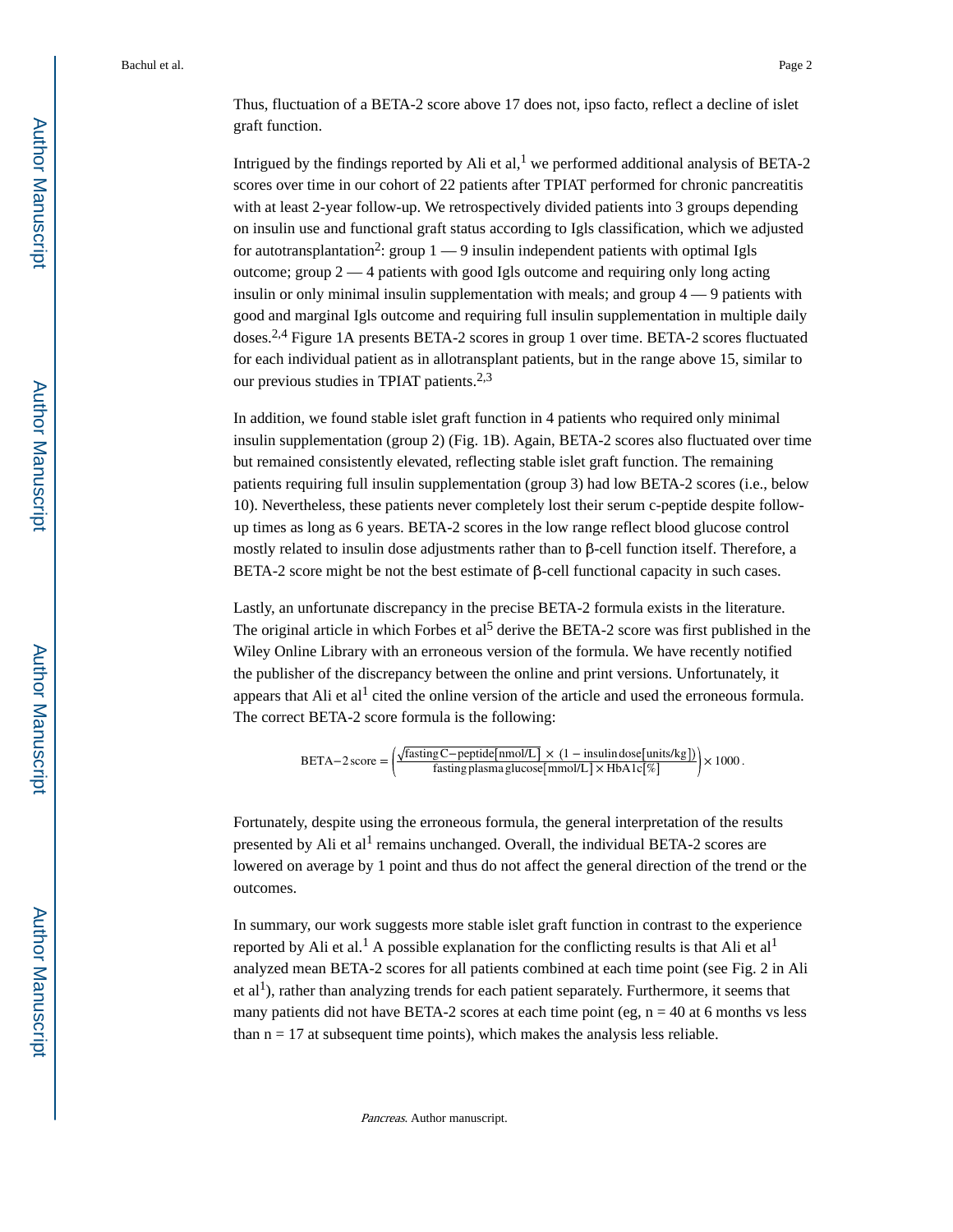Of note, we suspect that a slightly higher BETA-2 cutoff for insulin independence after allotransplantation (BETA-2  $>17$ ), when compared with autotransplantation (BETA-2  $>15$ ), might be related to higher insulin resistance due to immunosuppression.<sup>3</sup> The resulting fasting c-peptide serum levels would be higher and would translate into higher BETA-2 scores in allotransplant patients.

In light of these reservations and based on our own findings, we posit that  $\beta$ -cell function may remain stable after islet autotransplantation and plays a very important long-term role in improved glucose control and patient quality of life.<sup>6</sup>

## **Acknowledgments**

This study was supported by the National Institute of Diabetes and Digestive and Kidney Diseases (NIDDK P30 DK02059), the Kovler Family Fund, and Dompé Farmaceutici S.p.A.

## **REFERENCES**

- 1. Ali KF, San Martin VT, Walsh RM, et al. Change in functional beta cell capacity with time following autologous islet transplantation. Pancreas. 2019;48:656–661.
- 2. Goł biewska JE, Bachul PJ, Fillman N, et al. Assessment of simple indices based on a single fasting blood sample as a tool to estimate beta-cell function after total pancreatectomy with islet autotransplantation — a prospective study. Transpl Int. 2019;32:280–290.
- 3. Bachul PJ, Goł biewska JE, Basto L, et al. BETA-2 score is an early predictor of graft decline and loss of insulin independence after pancreatic islet allotransplantation. Am J Transplant. 2020;20:844–851.
- 4. Rickels MR, Stock PG, de Koning EJP, et al. Defining outcomes for β-cell replacement therapy in the treatment of diabetes: a consensus report on the Igls criteria from the IPITA/EPITA opinion leaders workshop. Transpl Int. 2018;31: 343–352.
- 5. Forbes S, Oram RA, Smith A, et al. Validation of the BETA-2 score: an improved tool to estimate beta cell function after clinical islet transplantation using a single fasting blood sample. Am J Transplant. 2016;16:2704–2713.
- 6. Sutherland DE, Radosevich DM, Bellin MD, et al. Total pancreatectomy and islet autotransplantation for chronic pancreatitis. J Am Coll Surg. 2012;214:409–424; discussion 424– 426.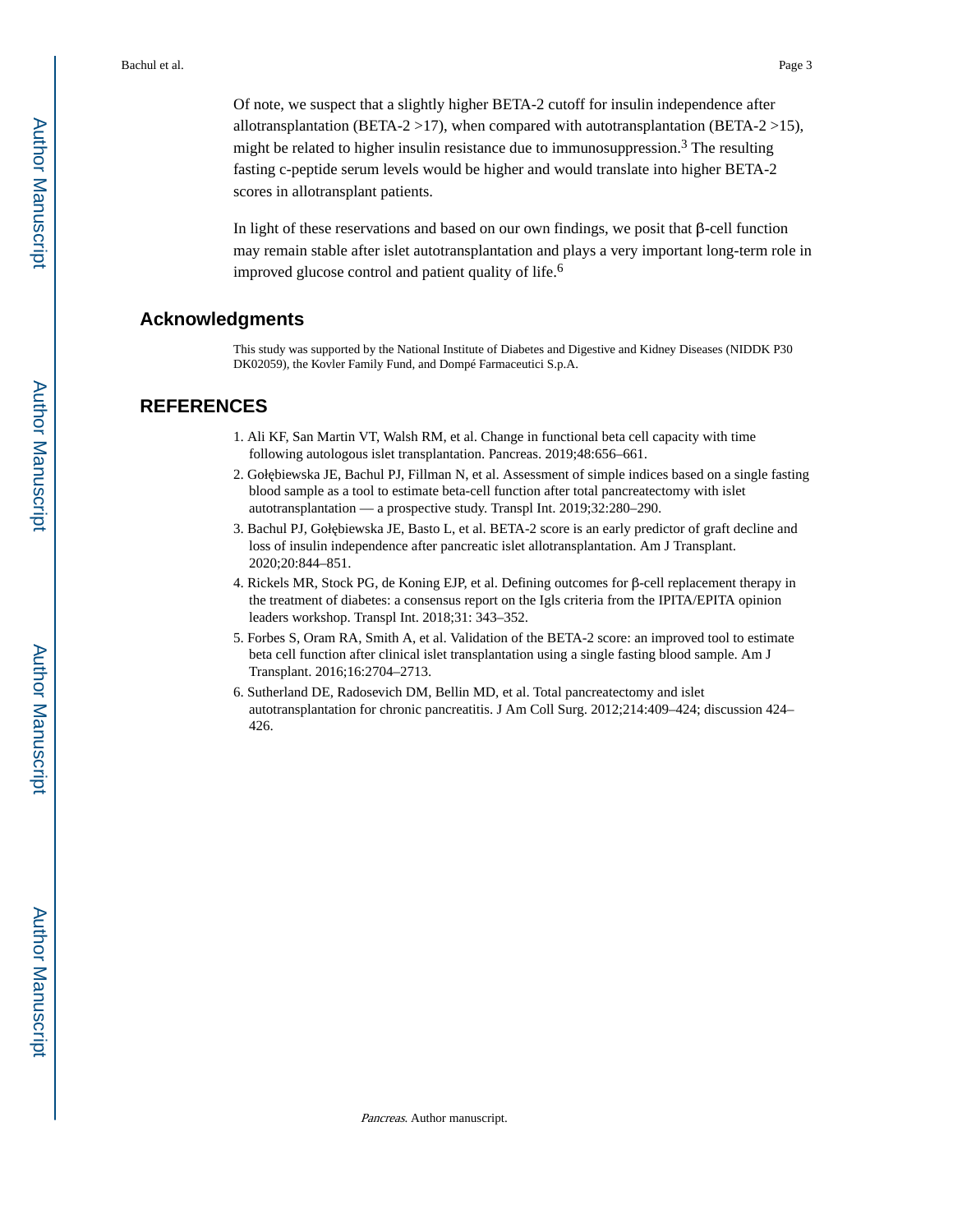Bachul et al. Page 4





## **FIGURE 1.**

Trends of BETA-2 in patients after TPIAT due to chronic pancreatitis and intractable pain. A, Trends of BETA-2 in group 1 ( $n = 9$ ) in patients with long-term insulin independence. Patients were supported initially with exogenous insulin (dotted line) to support islet function and optimize conditions for islet engraftment. Afterward, insulin was successfully weaned off maintaining optimal glucose control (continuous line represents insulin independence). In insulin-independent patients, the BETA-2 scores remain above 15 (dashed line) and thus reflect stable islet graft function. Nevertheless, the scores are noted to fluctuate. B, Trends of BETA-2 in group 2  $(n = 4)$  in patients with partial islet graft function and good functional outcomes based on Igls classification.<sup>2,4</sup> Patients required minimal insulin support once a day with long-acting insulin or only small doses during their meals. In